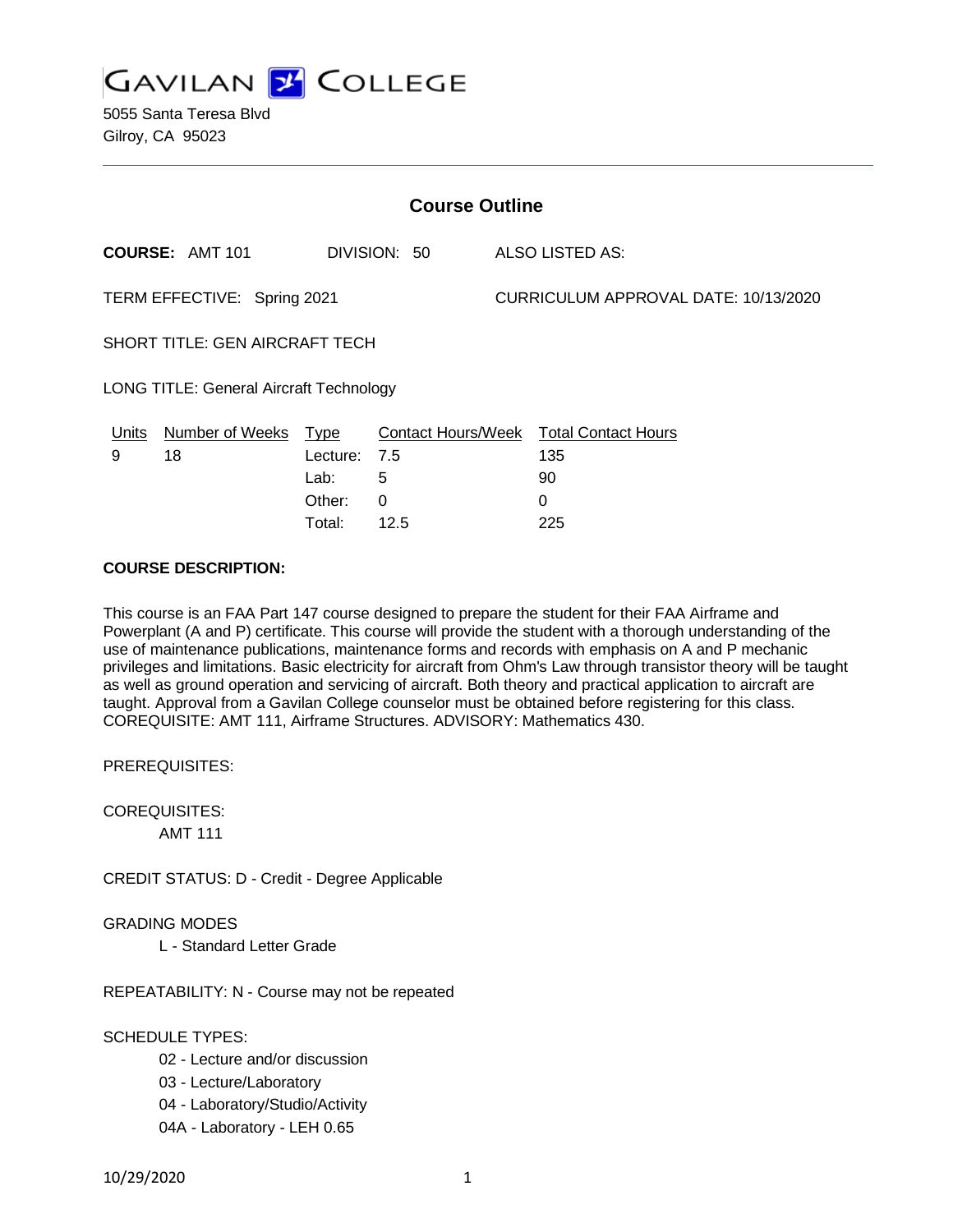# **STUDENT LEARNING OUTCOMES:**

By the end of this course, a student should:

1. Demonstrates the ability to meet the written test standards outlined in FAA AC 147-3 ? Certification and Operation of Aviation Maintenance Technician Schools.

2. Demonstrates the ability to meet the oral/practical test standards outlined in FAA AC 147-3 ? Certification and Operation of Aviation Maintenance Technician Schools.

3. Demonstrate the ability to inspect and determine if components and aircrafts meet airworthy standards outlined in FAA AC 43.13-1B ? Acceptable Methods, Techniques, and Practices ? Aircraft Inspection and Repair.

# **CONTENT, STUDENT PERFORMANCE OBJECTIVES, OUT-OF-CLASS ASSIGNMENTS**

Curriculum Approval Date: 10/13/2020

Lecture Content:

30 Hours

#### FEDERAL AVIATION REGULATIONS

CONTENT: F.A.R Part I, Definitions and Abbreviations, F.A.R. Part 65, Certification of Airmen other than flight crew. F.A.R. Part 43, Maintenance, repair and alteration, F.A.R. Part 91, General operating flight rules, F.A.R. Part 39, Airworthiness directives, F.A.R. Part 45, Identification and registration marks, F.A.R. Part 47, Certification of repair stations, F.A.R. Part 147, Certification of Aviation Technical Schools.

STUDENT PERFORMANCE OBJECTIVES: Identify Federal Aviation Regulations, list requirements for maintenance, repair, alterations, and required inspections of United States Certificated Aircraft. Recognize the requirements for certification as an Aircraft Maintenance Technician with Airframe and Powerplant ratings and will recognize the privileges and limitations for each rating, and recognize the certification requirements for repairmen working for certificated repair stations.

22.5 Hours

#### AIRCRAFT MAINTENANCE FORMS AND RECORDS

CONTENT: The requirements for making legal aircraft maintenance record entries for repairs, maintenance, alterations, required inspections will be identified. The completion of all requirements F.A.A. forms, including F.A.A. FORM 337 Major Repair and Alteration, F.A.A. FORM 8010-4 Malfunction and Defect Report.

STUDENT PERFORMANCE OBJECTIVES: Demonstrate the ability to complete all required aircraft maintenance record entries in accordance with F.A.A. requirements. Demonstrate the ability to complete F.A.A. 337, Major Repair and Alteration Form without error.

## 22.5 Hours

## AIRCRAFT GROUND OPERATION AND SERVICING

CONTENT: The ground movement of aircraft i.e. towing and taxi will be presented. The jacking and hoisting of various types of aircraft will be presented. The tie down and security of aircraft and related components will be discussed. The servicing of electrical, hydraulic, and oxygen systems will be presented to include auxiliary and ground power units. The servicing of fuel systems both fueling and defueling with emphasis on fire safety will be presented. The identification and application of fire extinguisher agents will be discussed. Safe shop procedures with regard to electrical equipment, compressed gases, cutting tools will be presented with emphasis on safety.

STUDENT PERFORMANCE OBJECTIVE: Demonstrate the ability to tow and taxi aircraft in a safe manner. Demonstrate the ability to jack and hoist aircraft in a safe manner. Demonstrate the ability to service aircraft systems I.E. electrical, hydraulic, lubrication, and fuel systems in accordance with manufacturers service instructions. Demonstrate the ability to fuel and defuel various aircraft, in a safe manner, with emphasis on fire safety. Identify the various types of fire extinguishers and choose the correct extinguisher for a given type of fire.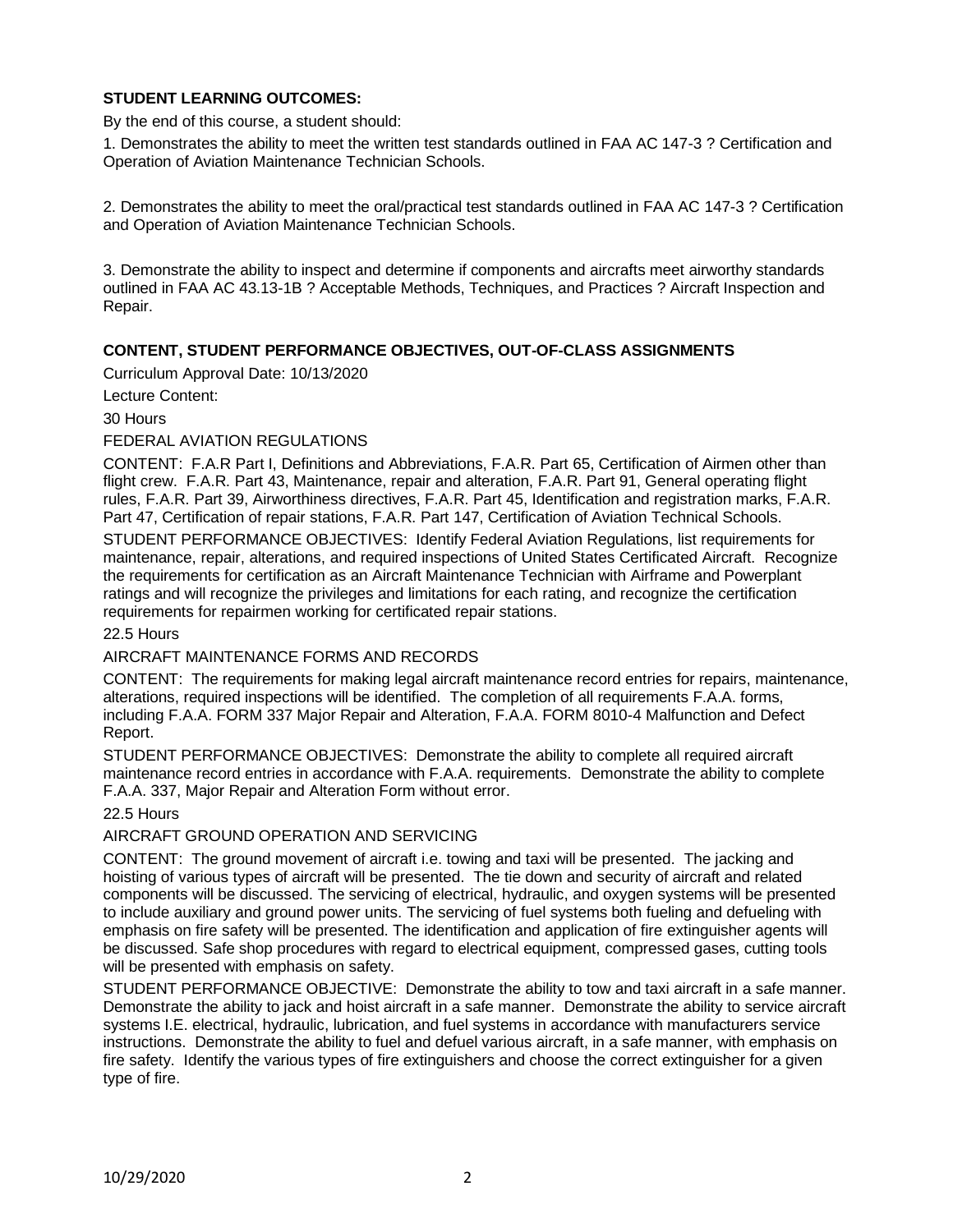25 Hours

MATHEMATICS FOR AIRCRAFT MAINTENANCE

CONTENT: Addition, subtraction, multiplication and division of positive and negative numbers will be presented. The calculation of area and volume of various geometrical shapes will be presented. The extraction of roots and the conversion of numbers to powers I.E. scientific notation will be presented. Problems involving the calculation of ratio, proportion and percentage will also be presented.

STUDENT PERFORMANCE OBJECTIVE: Demonstrate the ability to solve problems involving addition, subtraction, multiplication, division of positive and negative numbers. Demonstrate the ability to solve problems involving area,

volume, ratio, proportion and percentage. Demonstrate the ability to solve problems involving the extraction of roots and conversions of numbers to powers of ten.

33 Hours

#### BASIC ELECTRICITY

CONTENT: Basic electricity direct current will be presented, the relationship of voltage, amperage resistance and power with regard to OHM's Law will be presented. Basic types of electrical circuits will be discussed. The various sources of electrical energy will be presented aircraft storage batteries lead/acid nickel cadmium will be presented, electrical wiring installation, repair and maintenance will be presented.

STUDENT PERFORMANCE OBJECTIVE: Calculate the values of voltage, amperage, resistance and power in series, parallel and complex electrical circuits using OHMS's Law. Explain how electrical power is generated by various methods. Explain the chemical changes that take place during discharge and charge cycles of aircraft storage batteries and will be able service and install them. Inspect, install, maintain and repair electrical wiring and circuit protection devices. Troubleshoot electrical circuits using the correct type of meter.

2 Hours

Final.

Lab Content:

30 Hours

FEDERAL AVIATION REGULATIONS

LAB PROJECTS: Demonstrate the ability to perform preventative maintenance, repairs and alterations on assigned aircraft and component parts.

15 Hours

## AIRCRAFT MAINTENANCE FORMS AND RECORDS

LAB PROJECTS: Make sample maintenance record entries and will complete F.A.A. FORM 337, Major Repair and Alteration Form, F.A.A. FORM 8010-4 Malfunction and Defect Report and other Maintenance Forms.

15 Hours

AIRCRAFT GROUND OPERATION AND SERVICING

LAB PROJECTS: Demonstrate the ability to perform ground operation and servicing activities.

28 Hours

#### BASIC ELECTRICITY

LAB PROJECTS: Calculate the total inductance, total capacitance, total resistance and impedance of A/C electrical circuits. Calculate the voltage and current values in transformers. Explain the function of amplifiers, solid state diodes and transistors. Troubleshoot circuits using the correct type of meter.

2 Hours

Final

## **METHODS OF INSTRUCTION:**

Lecture, audio-visual aids, demonstration, guided practice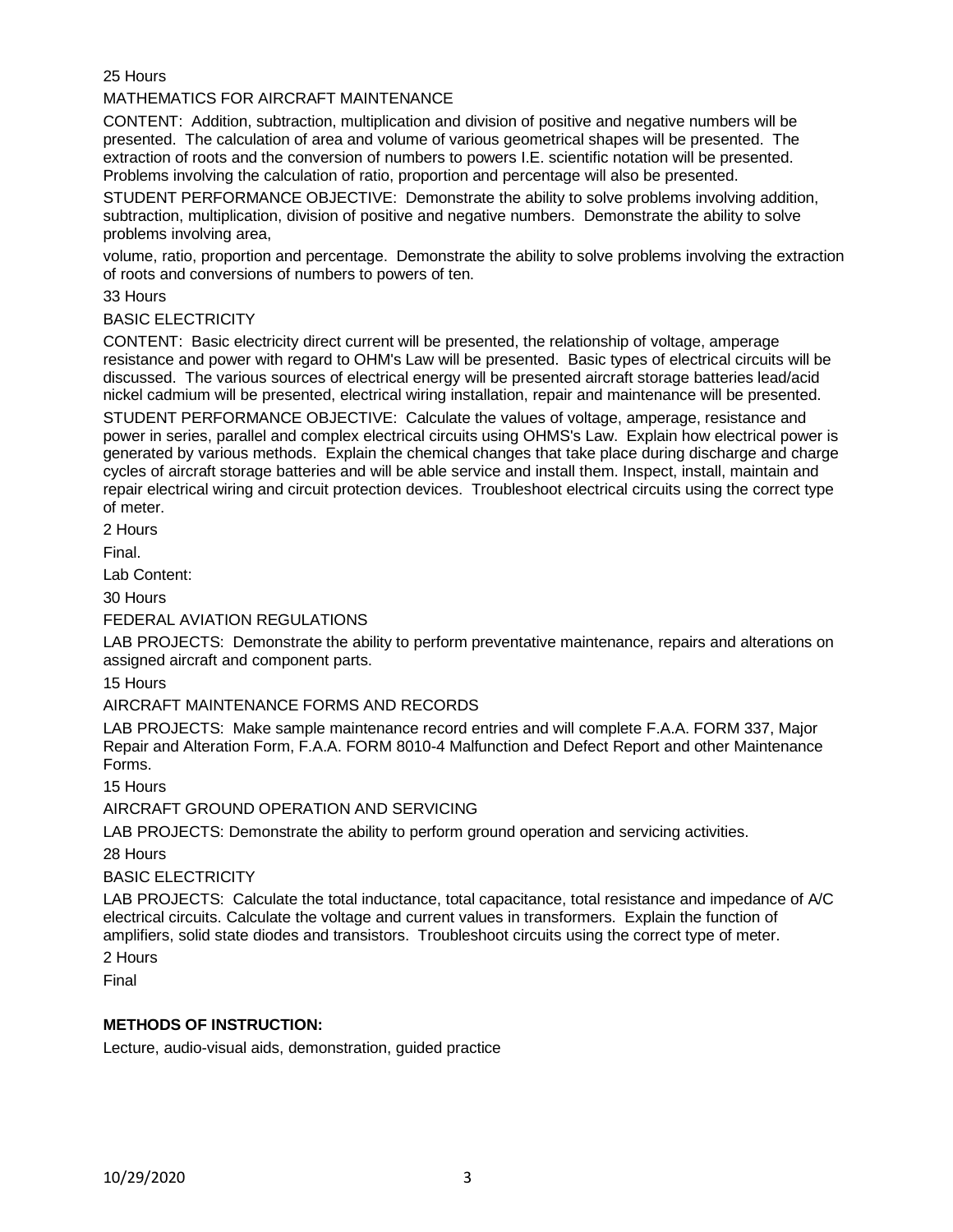# **METHODS OF EVALUATION:**

Writing assignments Percent of total grade: 20.00 % Percent range of total grade: 20% to 30% Written Homework, Term or Other Papers Problem-solving assignments Percent of total grade: 15.00 % Percent range of total grade: 15% to 25% Homework Problems, Exams Skill demonstrations Percent of total grade: 20.00 % Percent range of total grade: 10% to 20% Class Performance/s Objective examinations Percent of total grade: 45.00 % Percent range of total grade: 35% to 45% Multiple Choice

## **OUT OF CLASS ASSIGNMENTS:**

Required Outside Hours: 60 Assignment Description: FEDERAL AVIATION REGULATIONS HOMEWORK: Complete reading assignments and answer question sheets. Required Outside Hours: 45 Assignment Description: AIRCRAFT MAINTENANCE FORMS AND RECORDS HOMEWORK: The student will complete reading assignments and answer question sheets. Required Outside Hours: 45 Assignment Description: AIRCRAFT GROUND OPERATION AND SERVICING HOMEWORK: The student will complete reading assignments and answer question sheets. Required Outside Hours: 50 Assignment Description: MATHEMATICS FOR AIRCRAFT MAINTENANCE HOMEWORK: The student will complete reading assignments and answer question sheets. Required Outside Hours: 70 Assignment Description: BASIC ELECTRICITY HOMEWORK: Complete reading assignments and answer question sheets